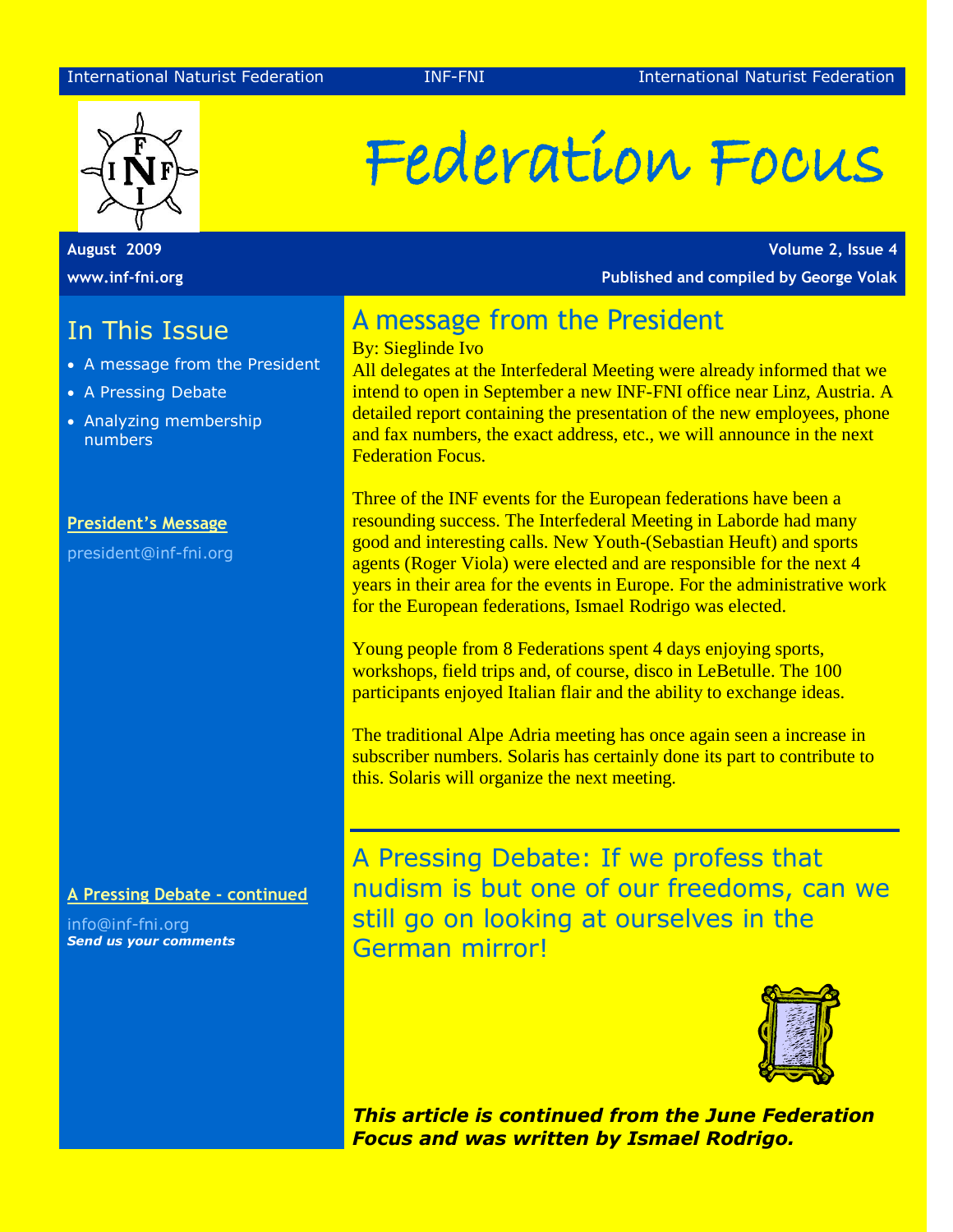**Contact Us**

http://www.inf-fni.org [info@inf-fni.org](mailto:info@inf-fni.org)

### **Sieglinde Ivo**

**President** [president@inf-fni.org](mailto:president@inf-fni.org) +43 72 21 74 365 +43664-58 31 723GSM

**George Volak Vice President/ Secretariat** [vicepresident@inf-fni.org](mailto:vicepresident@inf-fni.org) +420 723 001 343 GSM

## **Cor van Herp Vice President/ Finances** [treasurer@inf-fni.org](mailto:treasurer@inf-fni.org) +31 6 1306 3014 GSM

**Mick Ayers PR-Europe** [preur@inf-fni.org](mailto:preur@inf-fni.org)

**Barbara Hadley PR-Non European** [prww@inf-fni.org](mailto:prww@inf-fni.org)

**Adolfo Sanz Rico Development** development@inf-fni.org

There are groups of people in Spain who promote nudity in city streets. Our Federation and its associations do **not** promote these kinds of demonstrations, but only those taking place in natural surroundings, as the INF/FNI accepted definition of Naturism spells: "in harmony with nature." (Art.2) However, when we are asked by the media, we feel an affinity with these people and align ourselves on the side of freedom, as there is nothing unhealthy and evil in the

naked human body. We would never call them names, such as psychopaths, and in the eventuality of any legal predicament they might find themselves in, the Federation and its associations stand by them. To downgrade them and demand punishment there are other groups, the radical religious, ignorant and intolerant and self righteous groups.

On the occasion of the 2006 World Congress in Spain I addressed those present with a speech entitled "**The Naturist Revolution: The Right to be Nude. A Debate**" [\(www.naturismo.org/adn/ediciones/25y/1e.htlm\)](http://www.naturismo.org/adn/ediciones/25y/1e.htlm). In view of the public statements by the DFK president and the SNU/UNS, I conclude that this debate has not been held yet and **cannot be delayed any longer**. Does the Naturist movement, under the INF/FNI umbrella, have the mandate to go against the freedom of those people even if we know that showing the naked body is far from being a crime? Or, alternatively, should it stand by those who, like us, freely exercise our freedom by deciding not to dress? What would Mr. Fischer think of the possible case of a black man who would give up his legal rights so as not to upset some whites? Social habits change much more slowly than the law. It is far from obvious that it had to be us who hamper any advancement from inside our Naturist movement or even worse, that we may foster a U-turn of the present laws. With friends like these, there is no need for enemies.

All the above leads us to believe that some of our federations do not question the repression of nudity, but only beg for exceptional circumstances to practice it. They follow on the same tracks insofar as repression as the rest of society! The time has come to unveil the true face of those leaders within our associations who try to tell us where and when we can and we cannot practise Nudism and what is and what is not Naturism; in other words, "the retainers of the absolute truth."

Mr. Fischer points out that "*the freedom of a person ends where the others' freedom is affected."* He forgets that freedom should entail reciprocity, as nobody can make us dress, for the simple reason we do not make anybody take off their clothes. Only through edifying campaigns nudity can cease to be thought a crime. And I firmly believe these campaigns are the main responsibility of our federations and their associations.

I would like all the Federations in the INF-workgroup forum to state their positions concerning this debate. The DFK could either confirm the above mentioned statements to the press or refute them, since they could have been just its present president's personal opinion. I would also be delighted to see the SNU/UNS do the same.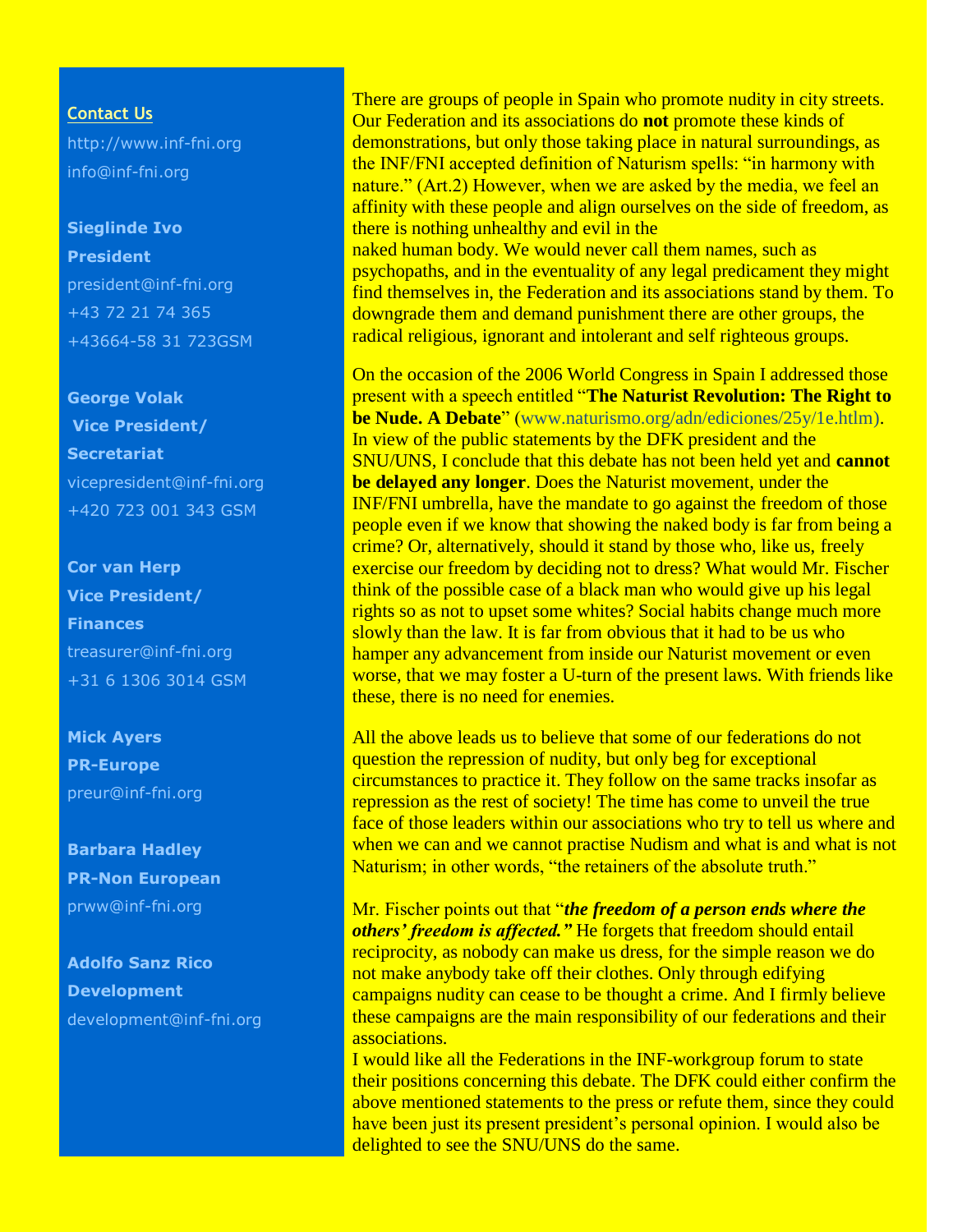## **EUNatCom:**

**(European Naturist Commission) Ismael Rodrigo, coordinator Roger Viola, sports Sebastian Heuft, youth**

#### **Please accept our apology!**

**In the last issue of the Focus, we referred to Glenne Findon, author of the very interesting article on Vitamin D as "Mr.". We have been corrected and advise our readers that "Ms" Findon is indeed a female. Since our only correspondence was by email, we mistakenly made the assumption that Glenne was a man. Sorry about that!**

# What's in a number? More than you may think!!

## *Membership facts and figures and analysing their real meaning.*

Like most membership associations, at the end of the year you look at the numbers. If the numbers are up, you regard this as a good year. If the numbers are down, you call for a meeting.

According to some recent studies, we may be making a big mistake if we do not call for that meeting **even when the numbers are up**.

What you need to do first is to analyze those numbers. **ALL** the numbers.

First, you should measure the **retention** rate of your members.

(The number of members at the end of a set period minus the number of members who joined over that same period.) Or,

**HOW MANY MEMBERS DO YOU RETAIN EACH YEAR?**

Second, you should measure the **growth rate**:

(The number of members at the end of a set period minus the number of members at the start of a period.) Or,

**HOW MANY NEW MEMBERS ARE THERE?**

Now, take a look at the **loss rate**.

(The percentage of members not retained.) Or,

**HOW MANY MEMBERS DID YOU LOSE THIS YEAR?**

And, you must consider the **tenure** of the members. That is the amount of time they remain members. This is more important than you think. More about this in a future issue.

Once you know the **tenure** of the members, you can calculate the **lifetime value** of a member. Knowing the lifetime value of a member allows you to decide how much you should spend to sign up a new member.

 $\checkmark$  If it just cost you 50% of the annual membership to get that new member, and now